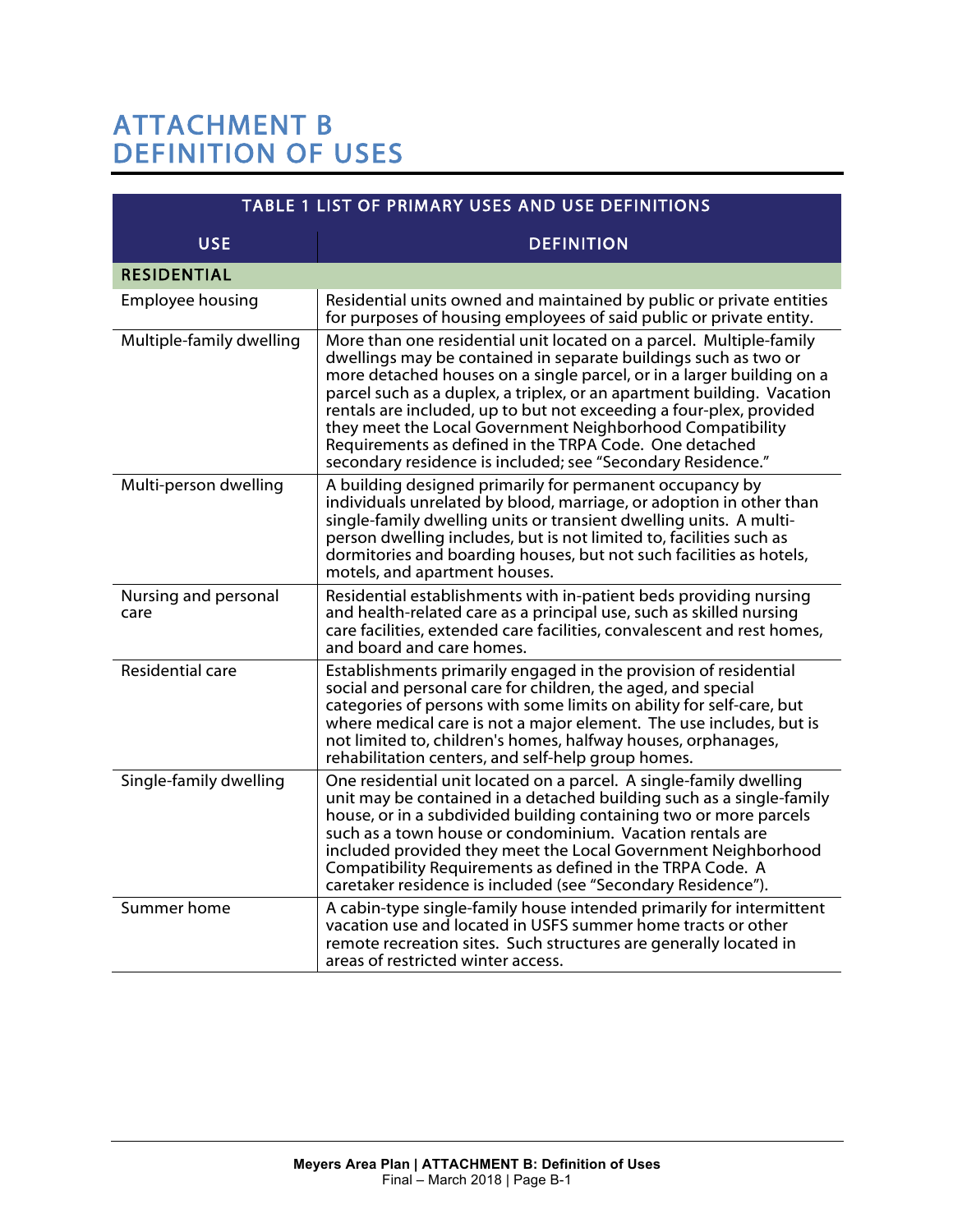| <b>TABLE 1 LIST OF PRIMARY USES AND USE DEFINITIONS</b> |                                                                                                                                                                                                                                                                                                                                                                                                                                                                                                                                                                                                                                                                                                                                                                                                                                                                                                   |
|---------------------------------------------------------|---------------------------------------------------------------------------------------------------------------------------------------------------------------------------------------------------------------------------------------------------------------------------------------------------------------------------------------------------------------------------------------------------------------------------------------------------------------------------------------------------------------------------------------------------------------------------------------------------------------------------------------------------------------------------------------------------------------------------------------------------------------------------------------------------------------------------------------------------------------------------------------------------|
| <b>USE</b>                                              | <b>DEFINITION</b>                                                                                                                                                                                                                                                                                                                                                                                                                                                                                                                                                                                                                                                                                                                                                                                                                                                                                 |
| <b>TOURIST ACCOMMODATION</b>                            |                                                                                                                                                                                                                                                                                                                                                                                                                                                                                                                                                                                                                                                                                                                                                                                                                                                                                                   |
| Bed and breakfast<br>facilities                         | Residential-type structures that have been converted to or<br>constructed as tourist accommodation facilities where bedrooms<br>without individual cooking facilities are rented for overnight<br>lodging, and where at least one meal daily is provided. The use does<br>not include "Hotels and Motels," which are defined separately; nor<br>rooming and boarding houses (see "Multi-Family Dwellings").                                                                                                                                                                                                                                                                                                                                                                                                                                                                                       |
| Hotel, motel, and other<br>transient dwelling units     | Commercial transient lodging establishments, including hotels,<br>motor-hotels, motels, tourist courts, or cabins, primarily engaged in<br>providing overnight lodging for the general public whose<br>permanent residence is elsewhere. This use does not include "Bed<br>and Breakfast Facilities" or "Vacation Rentals."                                                                                                                                                                                                                                                                                                                                                                                                                                                                                                                                                                       |
| Time sharing<br>(hotel/motel design)                    | A right to exclusively use, occupy, or possess a tourist<br>accommodation unit of a hotel/motel design without kitchen units,<br>according to a fixed or floating time schedule on a periodic basis<br>occurring annually over a period of time in excess of three years.                                                                                                                                                                                                                                                                                                                                                                                                                                                                                                                                                                                                                         |
| Time sharing (residential<br>design)                    | A right to exclusively use, occupy, or possess a tourist<br>accommodation unit of a residential design with kitchen units,<br>according to a fixed or floating time schedule on a periodic basis<br>occurring annually over a period of time in excess of three years.                                                                                                                                                                                                                                                                                                                                                                                                                                                                                                                                                                                                                            |
| <b>COMMERCIAL</b>                                       |                                                                                                                                                                                                                                                                                                                                                                                                                                                                                                                                                                                                                                                                                                                                                                                                                                                                                                   |
| Retail                                                  |                                                                                                                                                                                                                                                                                                                                                                                                                                                                                                                                                                                                                                                                                                                                                                                                                                                                                                   |
| Auto, mobile home and<br>vehicle dealers                | Retail trade establishments selling new and used automobiles,<br>boats, vans, campers, trucks, mobile homes, recreational and utility<br>trailers, motorcycles, golf carts, snowmobile and jet skis (except<br>bicycles and mopeds; see "General Merchandise"). Such businesses<br>are considered a primary use when the establishment sells more<br>than six vehicles per calendar year. The use also includes<br>establishments selling new automobile parts, tires, and accessories<br>(including tire recapping establishments), as well as establishments<br>dealing in used automobiles exclusively. Includes automobile repair<br>shops only when maintained by an establishment selling new<br>vehicles on the same site. Does not include establishments dealing<br>exclusively in used parts (see "Recycling and Scrap") or outside sales<br>(see "Secondary Storage" or "Sales Lots"). |
| <b>Building materials and</b><br>hardware               | Retail trade establishments within buildings primarily engaged in<br>selling lumber and other building materials, including paint,<br>wallpaper, glass, hardware, nursery stock, and lawn and garden<br>supplies. The use includes all such stores selling to the general<br>public, even if contractor sales account for a larger proportion of<br>total sales. Outside storage or display is included as part of the use.<br>Establishments primarily wholesaling plumbing, heating and air<br>conditioning equipment, and electrical supplies are classified in<br>"Wholesale and Distribution."                                                                                                                                                                                                                                                                                               |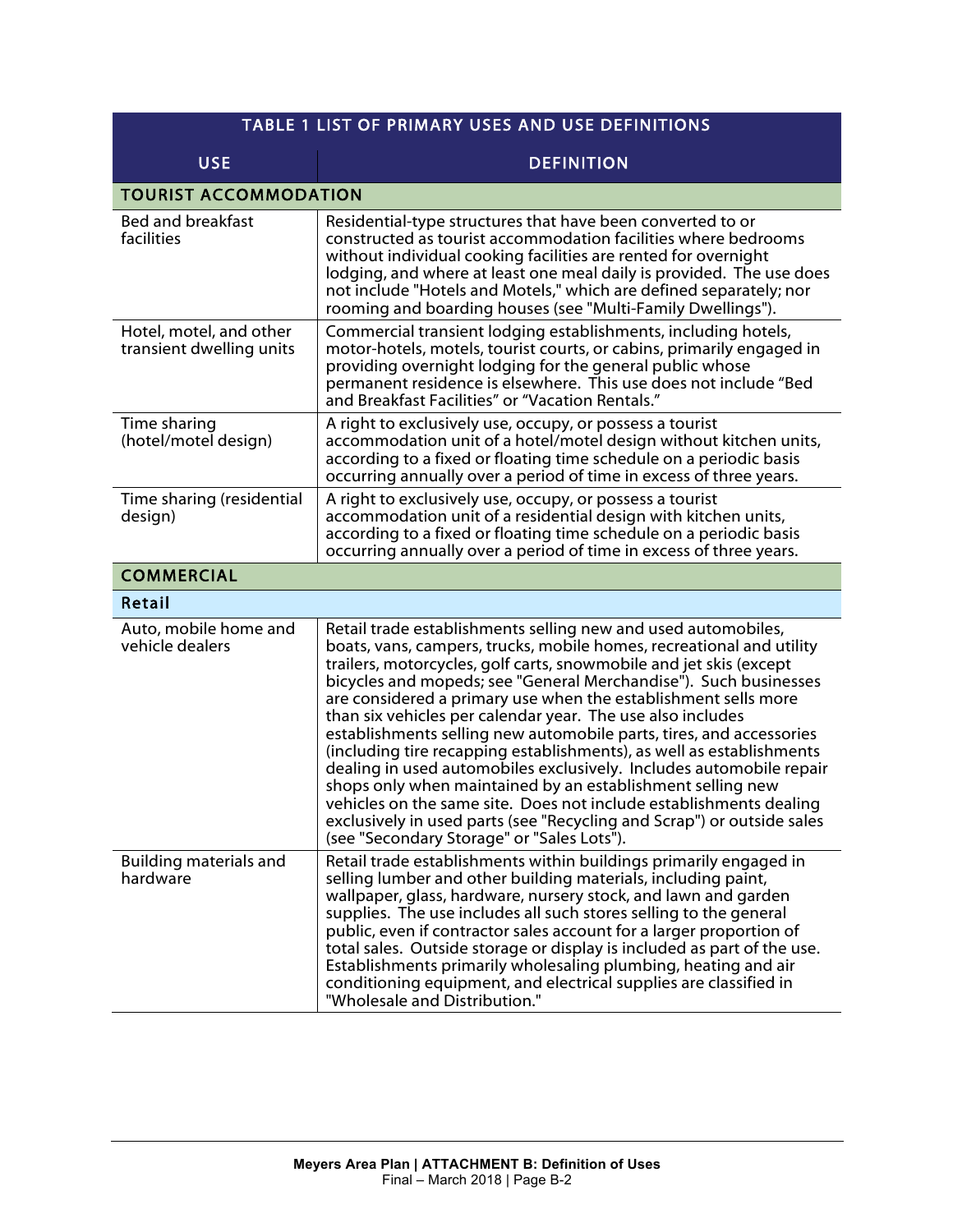| <b>TABLE 1 LIST OF PRIMARY USES AND USE DEFINITIONS</b> |                                                                                                                                                                                                                                                                                                                                                                                                                                                                                                                                                                                                                                                                                                                                                                                                                                                                                                                               |
|---------------------------------------------------------|-------------------------------------------------------------------------------------------------------------------------------------------------------------------------------------------------------------------------------------------------------------------------------------------------------------------------------------------------------------------------------------------------------------------------------------------------------------------------------------------------------------------------------------------------------------------------------------------------------------------------------------------------------------------------------------------------------------------------------------------------------------------------------------------------------------------------------------------------------------------------------------------------------------------------------|
| <b>USE</b>                                              | <b>DEFINITION</b>                                                                                                                                                                                                                                                                                                                                                                                                                                                                                                                                                                                                                                                                                                                                                                                                                                                                                                             |
| Eating and drinking<br>places                           | Restaurants, bars, and other establishments selling prepared foods<br>and drinks for on-premise consumption, as well as facilities for<br>dancing and other entertainment that are accessory to the principal<br>use of the establishment as an eating and drinking place. The use<br>also includes drive-in restaurants, lunch counters, and refreshment<br>stands selling prepared goods and drinks for immediate<br>consumption.                                                                                                                                                                                                                                                                                                                                                                                                                                                                                           |
| Food and beverage retail<br>sales                       | Retail trade establishments primarily engaged in selling food for<br>home preparation and consumption, as well as the retail sale of<br>packaged alcoholic beverages for consumption off the premises.<br>The use includes establishments such as grocery stores, convenience<br>stores, and liquor stores. Such establishments may include no more<br>than two gas pumps as an accessory use.                                                                                                                                                                                                                                                                                                                                                                                                                                                                                                                                |
| Furniture, home<br>furnishings and<br>equipment         | Retail trade establishments primarily engaged in selling home<br>furnishings such as furniture, floor coverings, draperies, glass and<br>chinaware, domestic stoves, refrigerators, and other household<br>electrical and gas appliances, including televisions and home sound<br>systems. Also includes the retail sale of office furniture.                                                                                                                                                                                                                                                                                                                                                                                                                                                                                                                                                                                 |
| General merchandise<br>stores                           | Retail trade establishments such as department stores, variety stores,<br>drug and discount stores, and general stores engaged in retail sales<br>of one or more lines of new and used merchandise, including: dry<br>goods, apparel and accessories; small wares; sporting goods and<br>equipment; bicycles and mopeds, parts and accessories. The use<br>also includes sales of miscellaneous shopping goods such as: books;<br>stationery; jewelry; hobby materials, toys and games; cameras and<br>photographic supplies; gifts, novelties and souvenirs; luggage and<br>leather goods; fabrics and sewing supplies; florist and house plant<br>stores; cigar and newsstands; artists supplies; orthopedic supplies;<br>religious goods; handcrafted items (stores for which may include<br>space for crafting operations when such area is accessory to retail<br>sales); and other miscellaneous retail shopping goods. |
| Mail order and vending                                  | Establishments primarily engaged in retail sale of products by<br>catalog and mail order. The use includes vending machine<br>distributorships and suppliers. The use does not include product<br>manufacturing, which is included under the appropriate<br>manufacturing use.                                                                                                                                                                                                                                                                                                                                                                                                                                                                                                                                                                                                                                                |
| Nursery                                                 | Commercial retail and wholesale establishment where plants are<br>grown or stored for transplanting at other sites. Outside storage or<br>display is included as part of the use.                                                                                                                                                                                                                                                                                                                                                                                                                                                                                                                                                                                                                                                                                                                                             |
| Outdoor retail sales                                    | Retail trade establishments operating outside of buildings on a daily<br>or weekly basis, such as: roadside stands; flea markets; swap meets;<br>seasonal sales involving Christmas trees, fireworks, pumpkins, or<br>other seasonal items; regular sales of art or handcrafted items in<br>conjunction with community festivals or art shows; and retail sales of<br>various products from individual motor vehicles locations outside<br>the public right-of-way, not including bakery, ice cream, and similar<br>vending vehicles that conduct all sales within the right-of-way and<br>do not stop in any location except on customer demand. Outside<br>storage or display is included as part of the use.                                                                                                                                                                                                               |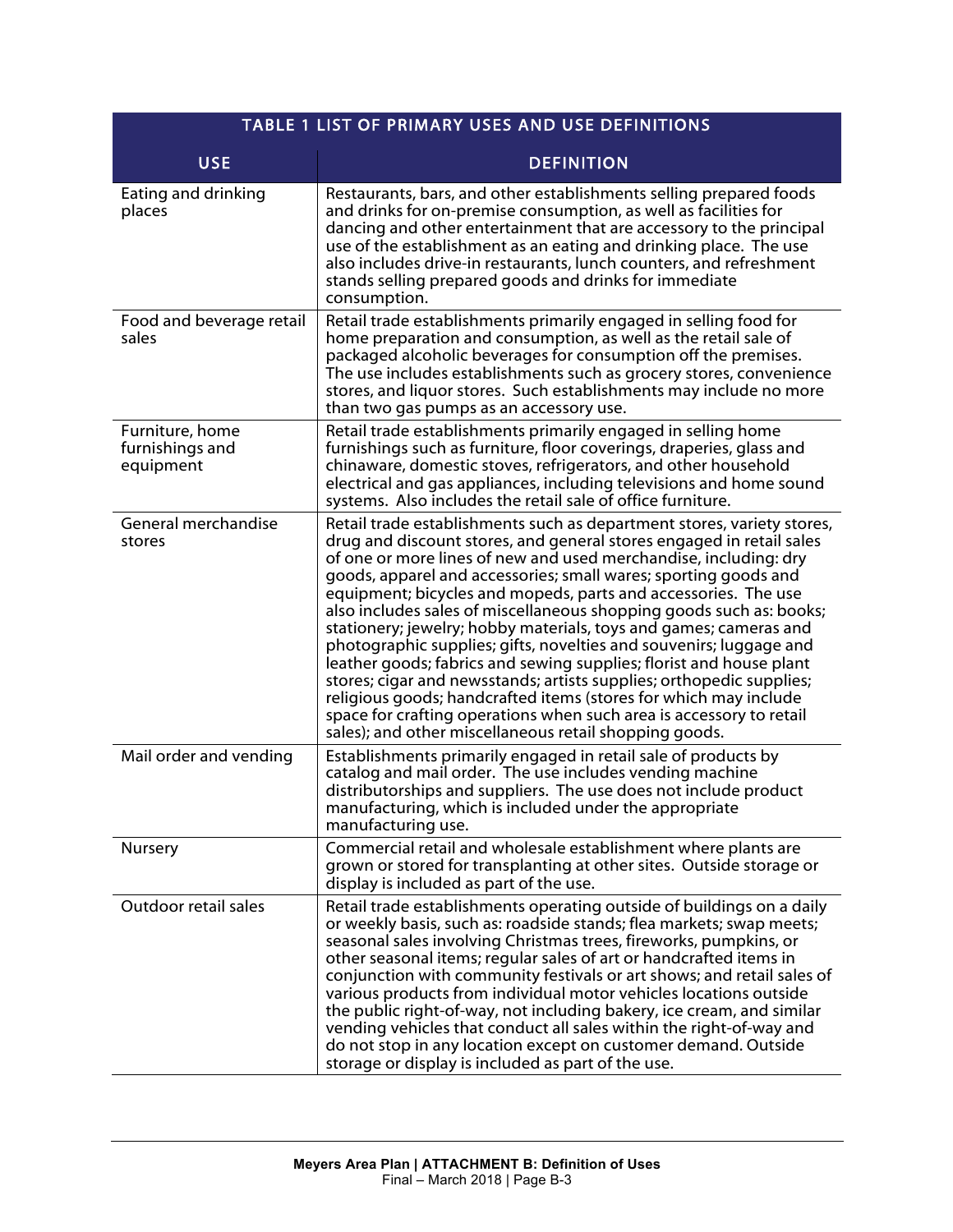| TABLE 1 LIST OF PRIMARY USES AND USE DEFINITIONS |                                                                                                                                                                                                                                                                                                                                                                                                                                                                                                                                                                                                                        |
|--------------------------------------------------|------------------------------------------------------------------------------------------------------------------------------------------------------------------------------------------------------------------------------------------------------------------------------------------------------------------------------------------------------------------------------------------------------------------------------------------------------------------------------------------------------------------------------------------------------------------------------------------------------------------------|
| <b>USE</b>                                       | <b>DEFINITION</b>                                                                                                                                                                                                                                                                                                                                                                                                                                                                                                                                                                                                      |
| Service stations                                 | Retail trade establishments primarily engaged in the sale of gasoline,<br>which may also provide lubrication, oil change and tune-up services,<br>and the sale of automotive products incidental to gasoline sales.<br>The use may also include as accessory uses towing, mechanical<br>repair services, car washing and waxing, and trailer rental. The use<br>does not include storage of wrecked or abandoned vehicles, paint<br>spraying body and fender work, and retail sale of gasoline as an<br>accessory use to food and beverage retail sales when limited to not<br>more than two pumps.                    |
| Entertainment                                    |                                                                                                                                                                                                                                                                                                                                                                                                                                                                                                                                                                                                                        |
| Amusements and<br>recreation services            | Establishments providing amusement or entertainment for a fee or<br>admission charge, such as: arcades and coin-operated amusements;<br>billiard and pool halls; bowling alleys; card rooms; clubs and<br>ballrooms that are principal uses rather than being subordinate to<br>an eating or drinking place; dance halls; gymnasiums; health and<br>athletic clubs; ice skating and roller skating facilities; indoor sauna,<br>spa, or hot tub facilities; motion picture theaters; reducing salons;<br>and tennis, handball, racquetball, indoor archery and shooting<br>ranges, and other indoor sports activities. |
| <b>Outdoor amusements</b>                        | Commercial establishments for outdoor amusement and<br>entertainment such as: amusement parks; theme and kiddie parks;<br>go cart and miniature auto race tracks; moped, bicycle, and skate<br>rentals; and miniature golf courses. Outside storage or display is<br>included as part of the use.                                                                                                                                                                                                                                                                                                                      |
| Privately owned<br>assembly and<br>entertainment | Commercially operated facilities for public assembly and group<br>entertainment with a capacity of greater than 300 people, such as:<br>auditoriums; exhibition and convention halls; theaters, meeting halls<br>and facilities for "live" theatrical presentations or concerts by bands<br>and orchestras; amphitheaters; meeting halls for rent; and similar<br>public assembly uses.                                                                                                                                                                                                                                |
| <b>Services</b>                                  |                                                                                                                                                                                                                                                                                                                                                                                                                                                                                                                                                                                                                        |
| Animal husbandry<br>services                     | Establishments primarily engaged in performing services for<br>animals, such as veterinary services, animal hospitals, and animal<br>kennels. The use does not include publicly operated animal control<br>and wildlife care (see "Local Public Health and Safety Facilities").                                                                                                                                                                                                                                                                                                                                        |
| Auto repair and service                          | Service establishments engaged in repair, alteration, painting,<br>washing, or waxing of automobiles as a principal use. The use also<br>includes storage and maintenance yards for rental of cars, trucks, or<br>trailers. Outside storage or display is included as part of the use. The<br>use does not include: automobile parking (see "Transportation");<br>repair shops subordinate to and maintained by a vehicle dealership;<br>service stations (which are separately defined); or automobile<br>wrecking yards (see "Recycling and Scrap").                                                                 |
| <b>Broadcasting studios</b>                      | Communication establishments such as telegraph, telephone, radio<br>and television broadcasting and receiving stations, and studios,<br>contained entirely within buildings. Transmission and receiving<br>apparatus, such as towers, lines, reflectors, and antennas are<br>included under the definition for "Transmission and Receiving<br>Facilities."                                                                                                                                                                                                                                                             |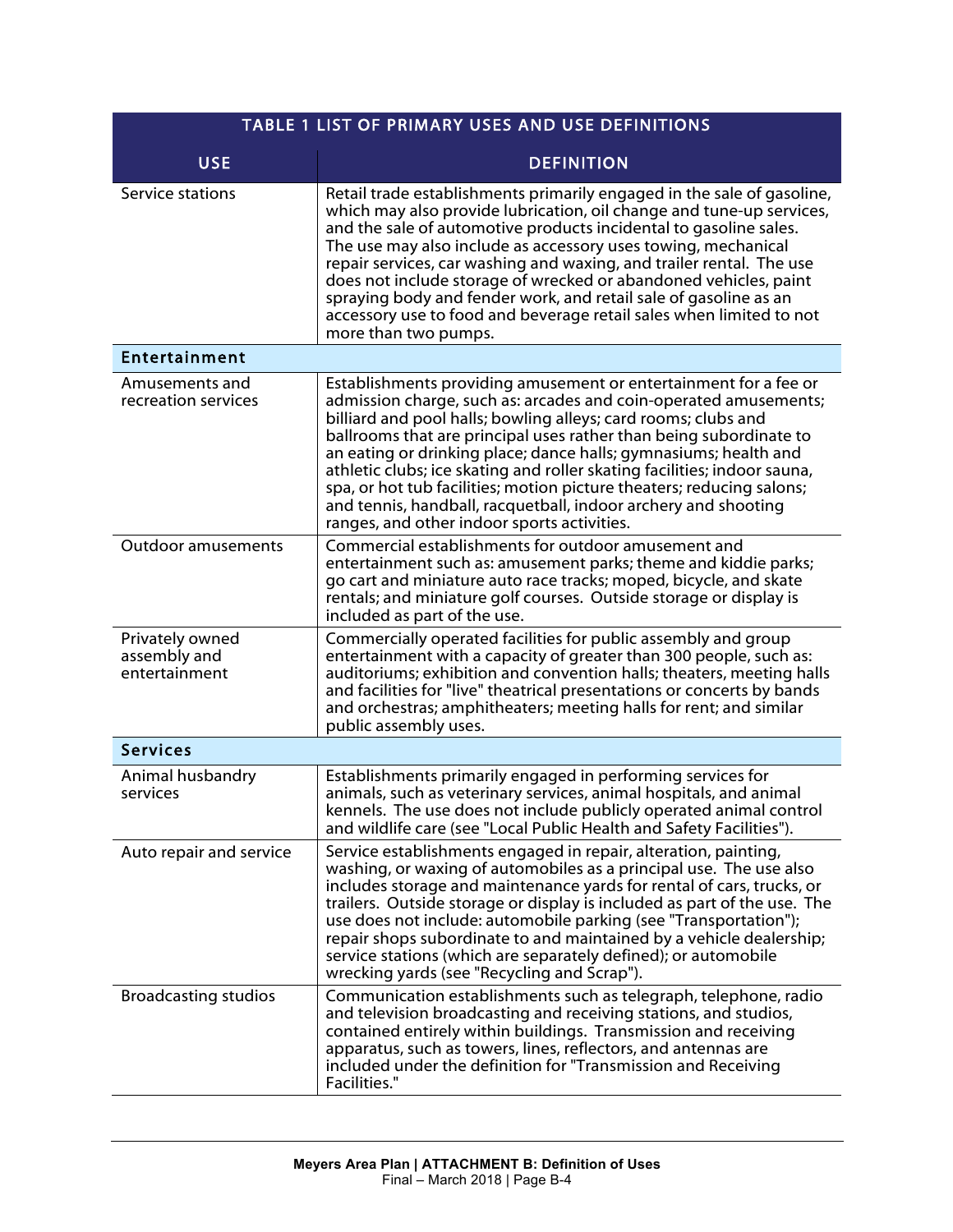| TABLE 1 LIST OF PRIMARY USES AND USE DEFINITIONS |                                                                                                                                                                                                                                                                                                                                                                                                                                                                                                                                                                                                                                                                                                                                                                                                                                                                                                                                                                                                                                     |
|--------------------------------------------------|-------------------------------------------------------------------------------------------------------------------------------------------------------------------------------------------------------------------------------------------------------------------------------------------------------------------------------------------------------------------------------------------------------------------------------------------------------------------------------------------------------------------------------------------------------------------------------------------------------------------------------------------------------------------------------------------------------------------------------------------------------------------------------------------------------------------------------------------------------------------------------------------------------------------------------------------------------------------------------------------------------------------------------------|
| <b>USE</b>                                       | <b>DEFINITION</b>                                                                                                                                                                                                                                                                                                                                                                                                                                                                                                                                                                                                                                                                                                                                                                                                                                                                                                                                                                                                                   |
| <b>Business support services</b>                 | Service establishments within buildings that provide other<br>businesses with services including maintenance, repair and service,<br>testing, and rental. This includes establishments such as: outdoor<br>advertising services, mail advertising services (reproduction and<br>shipping); blueprinting, photocopying, and photofinishing;<br>computer-related services (rental, repair, and maintenance);<br>commercial art and design (production); film processing<br>laboratories; and services to structures such as window cleaning,<br>exterminators, janitorial services, and business equipment repair<br>services.                                                                                                                                                                                                                                                                                                                                                                                                        |
| <b>Contract construction</b><br>services         | Service establishments primarily engaged in construction, such as<br>new development, additions, alterations, and repairs. Construction<br>activities are generally administered or managed from a relatively<br>fixed place of business, but actual construction work is performed at<br>one or more different sites that may be dispersed geographically.<br>Three broad types of construction activity are covered: (a) building<br>construction by general contractors or by operative builders; (b)<br>other construction by general contractors; and (c) construction by<br>special trade contractors such as electrical, air conditioning and<br>plumbing contractors, or others such as well drilling services.<br>Establishments engaged in the installation of prefabricated<br>buildings and equipment also are included. Outside storage or<br>display is included as part of the use. An office not associated with a<br>construction site or without secondary storage is considered under<br>"Professional Offices." |
| <b>Financial services</b>                        | Service establishments primarily engaged in the field of finance,<br>such as banks and trust companies, lending and thrift institutions,<br>credit agencies, brokers and dealers in securities and commodity<br>contracts, security and commodity exchanges, holding (but not<br>predominantly operating) companies, vehicle finance (equity)<br>leasing agencies, and other investment companies.                                                                                                                                                                                                                                                                                                                                                                                                                                                                                                                                                                                                                                  |
| <b>Health care services</b>                      | Service establishments primarily engaged in furnishing medical,<br>mental health, surgical, and other personal health services such as:<br>medical, dental, and psychiatric offices; medical and dental<br>laboratories; outpatient care facilities; and allied health services.<br>Associations or groups primarily engaged in providing medical or<br>other health services to members are included. Nursing homes and<br>similar long-term personal care facilities are classified in "Nursing<br>and Personal Care," and mental health-related services, including<br>various types of counseling practiced by licensed individuals other<br>than medical doctors or psychiatrists or unlicensed individuals, are<br>included under "Professional Offices."                                                                                                                                                                                                                                                                     |
| Laundries and dry<br>cleaning plant              | Service establishments primarily engaged in high-volume laundry<br>and garment services, such as power laundries (family and<br>commercial); garment pressing and dry cleaning; linen supply;<br>diaper service; industrial laundries; and carpet and upholstery<br>cleaners. The use does not include coin-operated laundries or dry<br>cleaning pick-up stores without dry cleaning equipment (see<br>"Personal Services").                                                                                                                                                                                                                                                                                                                                                                                                                                                                                                                                                                                                       |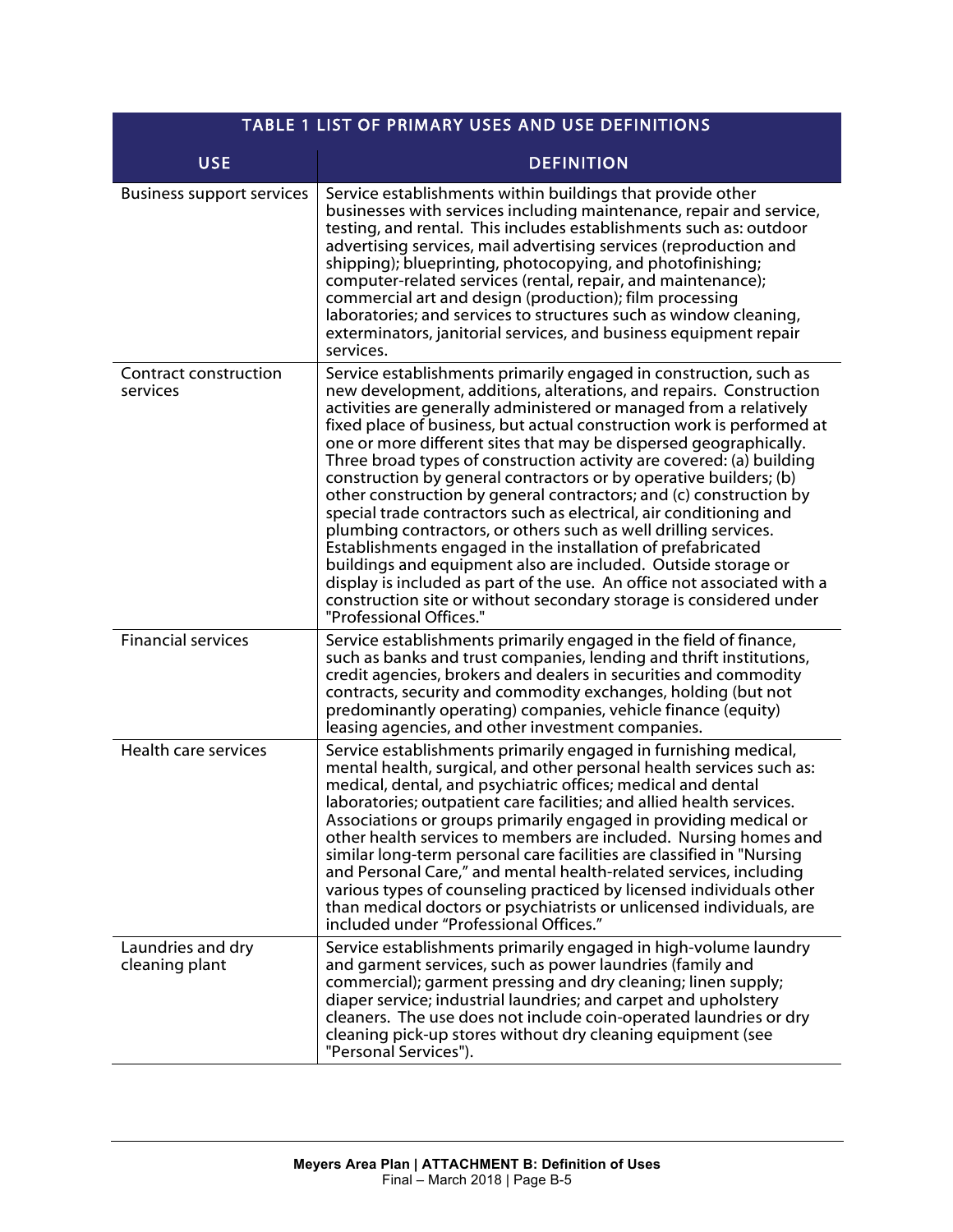| TABLE 1 LIST OF PRIMARY USES AND USE DEFINITIONS |                                                                                                                                                                                                                                                                                                                                                                                                                                                                                                                                                                                                                                                                                                                                                                                                                                                                                            |
|--------------------------------------------------|--------------------------------------------------------------------------------------------------------------------------------------------------------------------------------------------------------------------------------------------------------------------------------------------------------------------------------------------------------------------------------------------------------------------------------------------------------------------------------------------------------------------------------------------------------------------------------------------------------------------------------------------------------------------------------------------------------------------------------------------------------------------------------------------------------------------------------------------------------------------------------------------|
| <b>USE</b>                                       | <b>DEFINITION</b>                                                                                                                                                                                                                                                                                                                                                                                                                                                                                                                                                                                                                                                                                                                                                                                                                                                                          |
| Personal services                                | Establishments primarily engaged in providing non-medical services<br>generally involving the care of persons, such as: beauty and barber<br>shops; shoe repair shops; saunas and hot tubs; laundromats (self-<br>service laundries); dry cleaning pick-up stores and small-scale dry<br>cleaners without pick-up and delivery services; clothing rental;<br>dating and escort services; funeral parlors, cemetery real estate sales<br>and related facilities; offsite rental of sporting equipment; and<br>wedding chapels. The use may also include the accessory retail sales<br>of products related to the services provided.                                                                                                                                                                                                                                                         |
| <b>Professional offices</b>                      | A place where the following kinds of business are transacted or<br>services rendered: engineering, architectural and surveying; real<br>estate agencies; educational, scientific and research organizations;<br>accounting, auditing, and bookkeeping services; writers and artists;<br>advertising agencies; photography and commercial art studios;<br>publishing with offsite printing facilities; employment, stenographic,<br>secretarial, and word processing services; off premise concessions<br>(OPC); reporting services; data processing and computer services;<br>management, public relations, and consulting services;<br>organizational offices; detective agencies; professional services;<br>attorneys; and counseling services (other than licensed psychiatrists;<br>see "Health Care Services"). Incidental offices are considered<br>accessory uses to a primary use. |
| Repair services                                  | Service establishments where repair of consumer products is the<br>principal business activity, such as: electrical repair shops; television,<br>radio, and other appliance repair; watch, clock, and jewelry repair;<br>boat repair; small engine repair; and reupholstery and furniture<br>repair. An outdoor storage yard associated with these uses is<br>considered under "Secondary Storage." The use does not include<br>businesses serving the repair needs of heavy equipment (see<br>"Industrial Services").                                                                                                                                                                                                                                                                                                                                                                     |
| Sales lots                                       | Outdoor sales area for permanent display of motor vehicles,<br>recreational vehicles, mobile homes, construction equipment, farm<br>machinery, or other heavy equipment; outdoor equipment rental<br>yards (not including recreational equipment rental); and large-scale,<br>permanent outdoor sales activities such as livestock auctions and<br>sales. Outside storage or display is included as part of the use.                                                                                                                                                                                                                                                                                                                                                                                                                                                                       |
| Schools - business and<br>vocational             | Business and secretarial schools and vocational schools offering<br>specialized trade and commercial courses. The use includes<br>specialized non-degree granting schools including, but not limited<br>to: music schools; dramatic schools; language schools; driver<br>education schools; ballet and other dance studios; seminaries and<br>other establishments exclusively engaged in training for religious<br>ministries; and establishments furnishing educational courses by<br>mail.                                                                                                                                                                                                                                                                                                                                                                                              |
| Secondary storage                                | The outdoor storage of various materials or the public display of<br>merchandise on the same site as a principal building or use that<br>supports the activities or conduct of the principle use and does not<br>increase the intensity of the use. This does not apply to primary uses<br>that include outside storage and display as part of the use.                                                                                                                                                                                                                                                                                                                                                                                                                                                                                                                                    |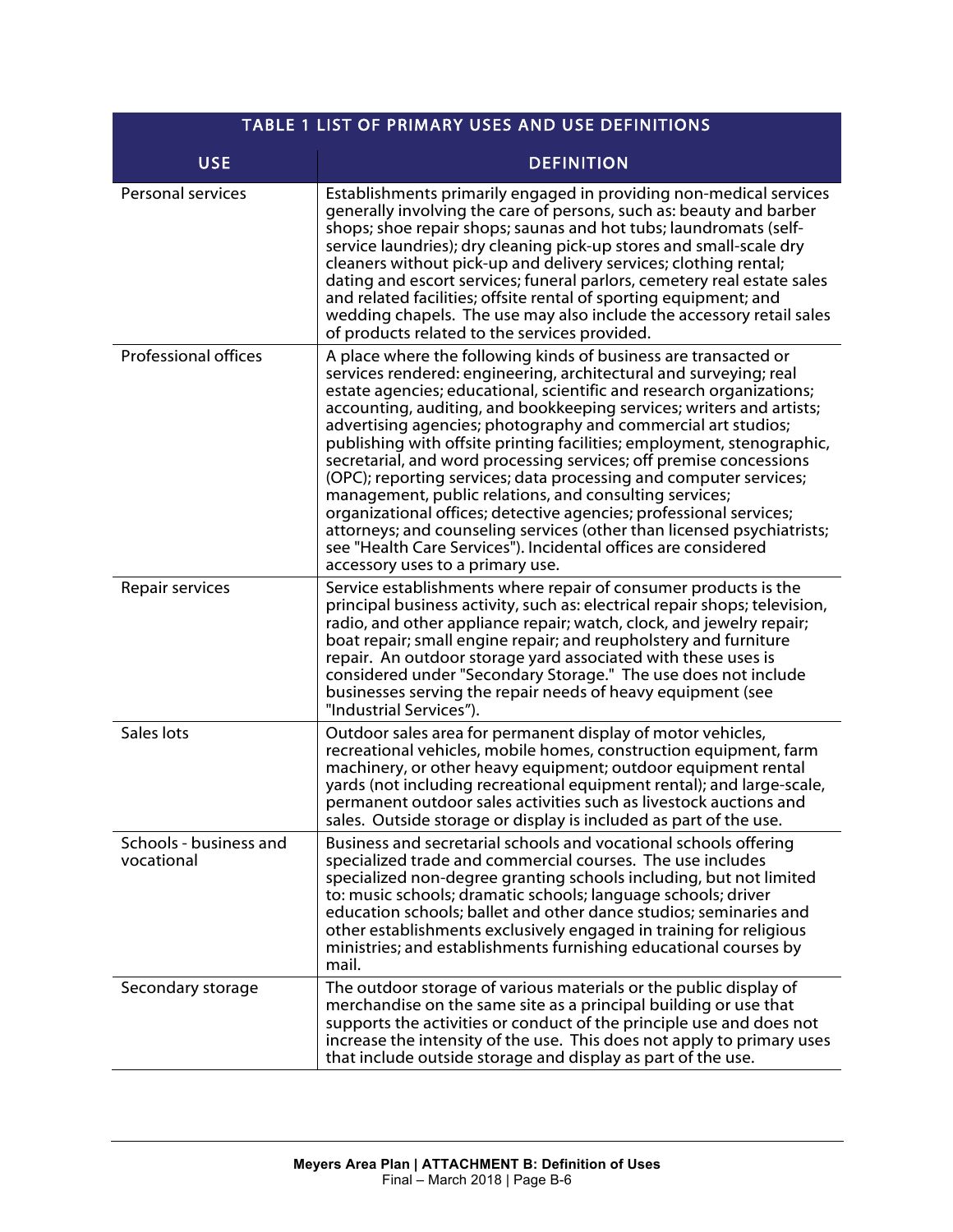| TABLE 1 LIST OF PRIMARY USES AND USE DEFINITIONS |                                                                                                                                                                                                                                                                                                                                                                                                                                                                                                                                                                                                                                                                                                                                                         |
|--------------------------------------------------|---------------------------------------------------------------------------------------------------------------------------------------------------------------------------------------------------------------------------------------------------------------------------------------------------------------------------------------------------------------------------------------------------------------------------------------------------------------------------------------------------------------------------------------------------------------------------------------------------------------------------------------------------------------------------------------------------------------------------------------------------------|
| <b>USE</b>                                       | <b>DEFINITION</b>                                                                                                                                                                                                                                                                                                                                                                                                                                                                                                                                                                                                                                                                                                                                       |
| <b>Light Industrial</b>                          |                                                                                                                                                                                                                                                                                                                                                                                                                                                                                                                                                                                                                                                                                                                                                         |
| Batch plant                                      | Manufacturing establishment for the production of paving materials<br>or concrete. Outside storage or display is included as part of the use.<br>The use does not include quarrying operations supplying material<br>for the production of such materials.                                                                                                                                                                                                                                                                                                                                                                                                                                                                                              |
| Food and kindred<br>products                     | Manufacturing establishments producing or processing foods and<br>beverages for human consumption and certain related products for<br>distribution within the region, such as meat and poultry processing,<br>dairy products processing, beverages and liquors processing, and<br>miscellaneous food preparation from raw products. Outside storage<br>or display is included as part of the use.                                                                                                                                                                                                                                                                                                                                                       |
| Fuel and ice dealers                             | Retail trade establishments primarily engaged in the sale to<br>consumers of ice, bottled water, fuel oil, butane, propane, and<br>liquefied petroleum gas (LPG), bottled or in bulk, as a principal use.<br>Outside storage or display is included as part of the use.                                                                                                                                                                                                                                                                                                                                                                                                                                                                                 |
| Industrial services                              | Service establishments providing other businesses with services,<br>including maintenance, repair, service, testing, and rental. This<br>includes establishments such as: welding repair, armature<br>rewinding, and heavy equipment repair (except vehicle repair; see<br>"Auto Repair and Service"); research and development laboratories,<br>including testing facilities; soils and materials testing laboratories;<br>equipment rental businesses that are entirely within buildings (for<br>equipment rental yards, see "Sales Lots"), including leasing tools,<br>machinery and other business items except vehicles; and other<br>business services of a "heavy service" nature. Outside storage or<br>display is included as part of the use. |
| Printing and publishing                          | Establishments engaged in printing onsite by letterpress,<br>lithography, gravure, screen, offset or other common process<br>including electrostatic (xerographic) copying and other "quick<br>printing" services; and establishments serving the printing trade<br>such as book binding, typesetting, engraving, photo engraving, and<br>electro-typing. The use also includes establishments manufacturing<br>business forms and binding devices.                                                                                                                                                                                                                                                                                                     |
| Recycling and scrap                              | Establishments engaged in assembling, breaking up, sorting,<br>temporary storage, and distribution of recyclable or reusable scrap<br>and waste materials, including auto wreckers engaged in<br>dismantling automobiles for scrap. Outside storage or display is<br>included as part of the use. The use does not include terminal waste<br>disposal sites, which are prohibited, and temporary storage of toxic<br>or radioactive waste materials.                                                                                                                                                                                                                                                                                                    |
| Small scale<br>manufacturing                     | Establishments considered to be light manufacturing or cottage<br>industry that produce jewelry, silverware and plated ware; musical<br>instruments; toys; sporting and athletic goods; pens, pencils, and<br>other office and artists' materials; buttons, costume novelties,<br>miscellaneous notions; brooms and brushes; caskets; and other<br>miscellaneous manufacturing industries. The use also includes<br>artisan and craftsman-type operations that are not home<br>occupations and that are not secondary to on-site retail sales. The<br>use also includes small-scale blacksmith and welding services and<br>the manufacture of trusses. Outside storage or display is included as<br>part of the use.                                    |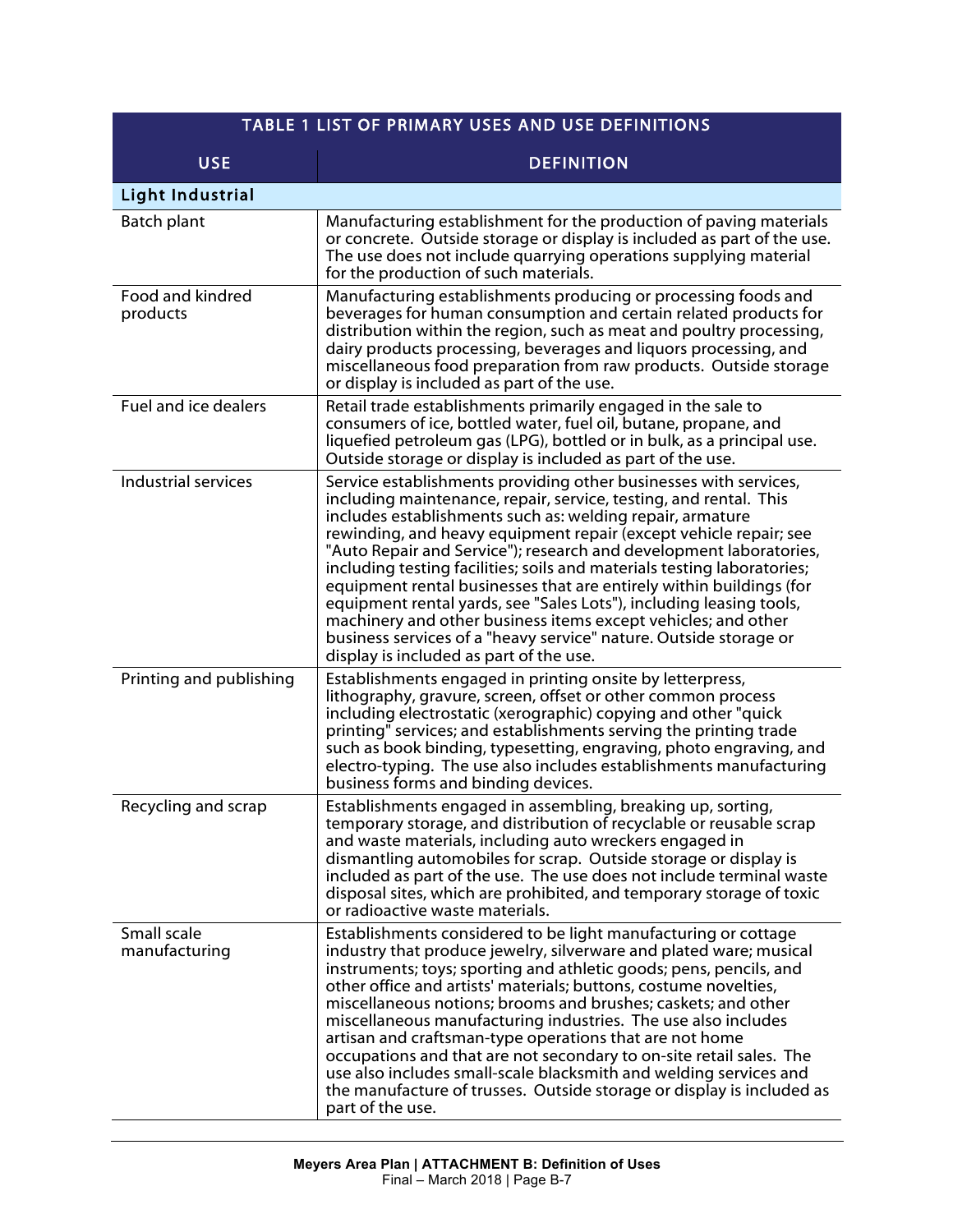| TABLE 1 LIST OF PRIMARY USES AND USE DEFINITIONS |                                                                                                                                                                                                                                                                                                                                                                                                                                                                                                                                             |
|--------------------------------------------------|---------------------------------------------------------------------------------------------------------------------------------------------------------------------------------------------------------------------------------------------------------------------------------------------------------------------------------------------------------------------------------------------------------------------------------------------------------------------------------------------------------------------------------------------|
| <b>USE</b>                                       | <b>DEFINITION</b>                                                                                                                                                                                                                                                                                                                                                                                                                                                                                                                           |
| Wholesale/Storage                                |                                                                                                                                                                                                                                                                                                                                                                                                                                                                                                                                             |
| Storage yards                                    | Service establishments primarily engaged in the outdoor storage of<br>motor vehicles, construction equipment, materials or supplies, fire<br>wood lots, farm machinery, or industrial supplies on a parcel.<br>Outside storage or display is included as part of the use.                                                                                                                                                                                                                                                                   |
| Vehicle and freight<br>terminals                 | Transportation establishments furnishing services incidental to<br>transportation, such as: freight forwarding services; transportation<br>arrangement services; packing, crating, inspection and weighing<br>services; freight terminal facilities; joint terminal and service facilities;<br>trucking facilities, including transfer and storage; and postal service<br>bulk mailing distribution centers. Outside storage or display is<br>included as part of the use.                                                                  |
| Vehicle storage &<br>parking                     | Service establishments primarily engaged in the business of storing<br>operative cars, buses, or other motor vehicles. The use includes both<br>day use and long-term public and commercial garages, parking lots,<br>and structures. Outside storage or display is included as part of the<br>use. The use does not include wrecking yards (see "Recycling and<br>Scrap").                                                                                                                                                                 |
| Warehousing                                      | Establishments primarily engaged in the storage of furniture,<br>household goods, or other commercial goods, such as warehouses<br>and storage or mini-storage facilities offered for rent or lease to the<br>general public. The use does not include warehouse facilities where<br>the primary purpose of storage is for goods for wholesaling<br>distribution. Outside storage or display is included as part of the<br>use. The use does not include terminal facilities for handling freight<br>(see "Vehicle and Freight Terminals"). |
| Wholesale and<br>distribution                    | Establishments engaged in the storage of merchandise for sale to<br>retailers; to industrial, commercial, institutional, farm, or professional<br>business users; or to other wholesalers; or acting as agents or<br>brokers in buying merchandise for or selling merchandise to such<br>persons or companies. The use includes such establishments as:<br>merchant wholesalers; agents, merchandise or commodity brokers,<br>and commission merchants; and assemblers. Outside storage or<br>display is included as part of the use.       |
| <b>PUBLIC SERVICE</b>                            |                                                                                                                                                                                                                                                                                                                                                                                                                                                                                                                                             |
| General                                          |                                                                                                                                                                                                                                                                                                                                                                                                                                                                                                                                             |
| Religious assembly                               | Religious organization assembly or institutional facility operated for<br>worship or promotion of religious activities, including churches and<br>incidental religious education. Other establishments maintained by<br>religious organizations, such as full-time educational institutions,<br>hospitals, and other potentially related operations (such as a<br>recreational camp) are not considered a religious assembly and are<br>classified according to their respective activities.                                                |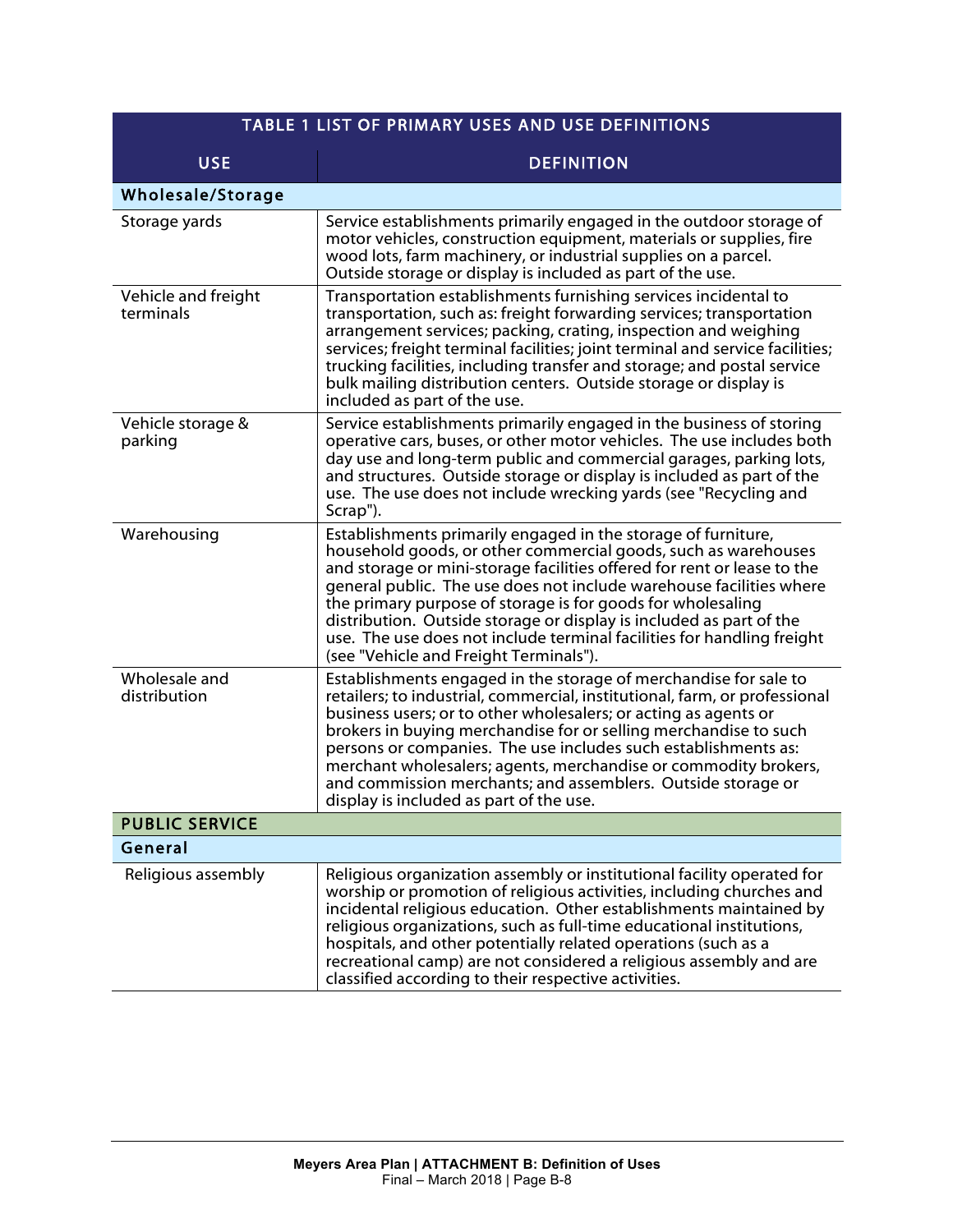| TABLE 1 LIST OF PRIMARY USES AND USE DEFINITIONS |                                                                                                                                                                                                                                                                                                                                                                                                                                                                                                                                                                                                                                                                          |
|--------------------------------------------------|--------------------------------------------------------------------------------------------------------------------------------------------------------------------------------------------------------------------------------------------------------------------------------------------------------------------------------------------------------------------------------------------------------------------------------------------------------------------------------------------------------------------------------------------------------------------------------------------------------------------------------------------------------------------------|
| <b>USE</b>                                       | <b>DEFINITION</b>                                                                                                                                                                                                                                                                                                                                                                                                                                                                                                                                                                                                                                                        |
| <b>Collection stations</b>                       | Establishments engaged in the temporary accumulation and storage<br>of recyclable or discarded materials, including toxic and hazardous<br>wastes, which are subsequently transported to recycling centers or<br>solid waste disposal sites for further processing on a regular and<br>consistent schedule. Outside storage or display is included as part of<br>the use. The use does not include automobile wrecking yards or any<br>recycling processing facilities, which are listed under "Recycling and<br>Scrap" or regional solid waste transfer stations, which are listed<br>under "Recycling and Scrap" or "Regional Public Health and Safety<br>Facilities." |
| <b>Cultural facilities</b>                       | Permanent public or quasi-public facilities generally of a<br>noncommercial nature, such as art exhibitions, planetariums,<br>botanical gardens, libraries, museums, archives, and arboretums.                                                                                                                                                                                                                                                                                                                                                                                                                                                                           |
| Child Day care facilities<br>and pre-schools     | Establishments used for the care of seven or more children residing<br>elsewhere.                                                                                                                                                                                                                                                                                                                                                                                                                                                                                                                                                                                        |
| Government offices                               | Buildings containing offices for public agencies, including<br>administrative offices, meeting rooms, and regional post offices. The<br>use does not include offices that are incidental and accessory to<br>another government use such as transit terminals, vehicle storage,<br>campground, or storage yards.                                                                                                                                                                                                                                                                                                                                                         |
| Hospitals                                        | Establishments primarily engaged in providing diagnostic services<br>and extensive medical treatment, including surgical and other<br>hospital services. Such establishments have an organized medical<br>staff, inpatient beds, and equipment and facilities to provide<br>complete health care.                                                                                                                                                                                                                                                                                                                                                                        |
| Local assembly and<br>entertainment              | Facilities for public assembly and entertainment for the local<br>community, not to exceed a capacity of 300 people, such as<br>community centers, meeting halls, and multi-purpose centers.                                                                                                                                                                                                                                                                                                                                                                                                                                                                             |
| Local post office                                | Establishments providing local neighborhoods with mail service and<br>delivery, such as postal substations and neighborhood delivery<br>centers.                                                                                                                                                                                                                                                                                                                                                                                                                                                                                                                         |
| Local public health and<br>safety facilities     | Facilities operated by public or quasi-public entities for the local<br>protection of the public, such as: fire stations and other fire<br>prevention facilities; police and sheriff substations; satellite highway<br>maintenance and snow removal facilities; water tanks, pumps, wells<br>and related facilities; monitoring facilities; sewage pumps and<br>related facilities; and emergency services. Outside storage or display<br>is included as part of the use.                                                                                                                                                                                                |
| Membership<br>organizations                      | Permanent meeting facilities for organizations operating on a<br>membership basis for the promotion of the interests of the<br>members, such as: business associations; professional membership<br>organizations; labor unions and similar organizations; civic, social<br>and fraternal organizations; political organizations; and other<br>membership organizations. The use does not include country clubs<br>in conjunction with golf courses (see "Golf Courses"); religious<br>organizations ("see Churches"); and lodging (see "Multi-person<br>Dwelling").                                                                                                      |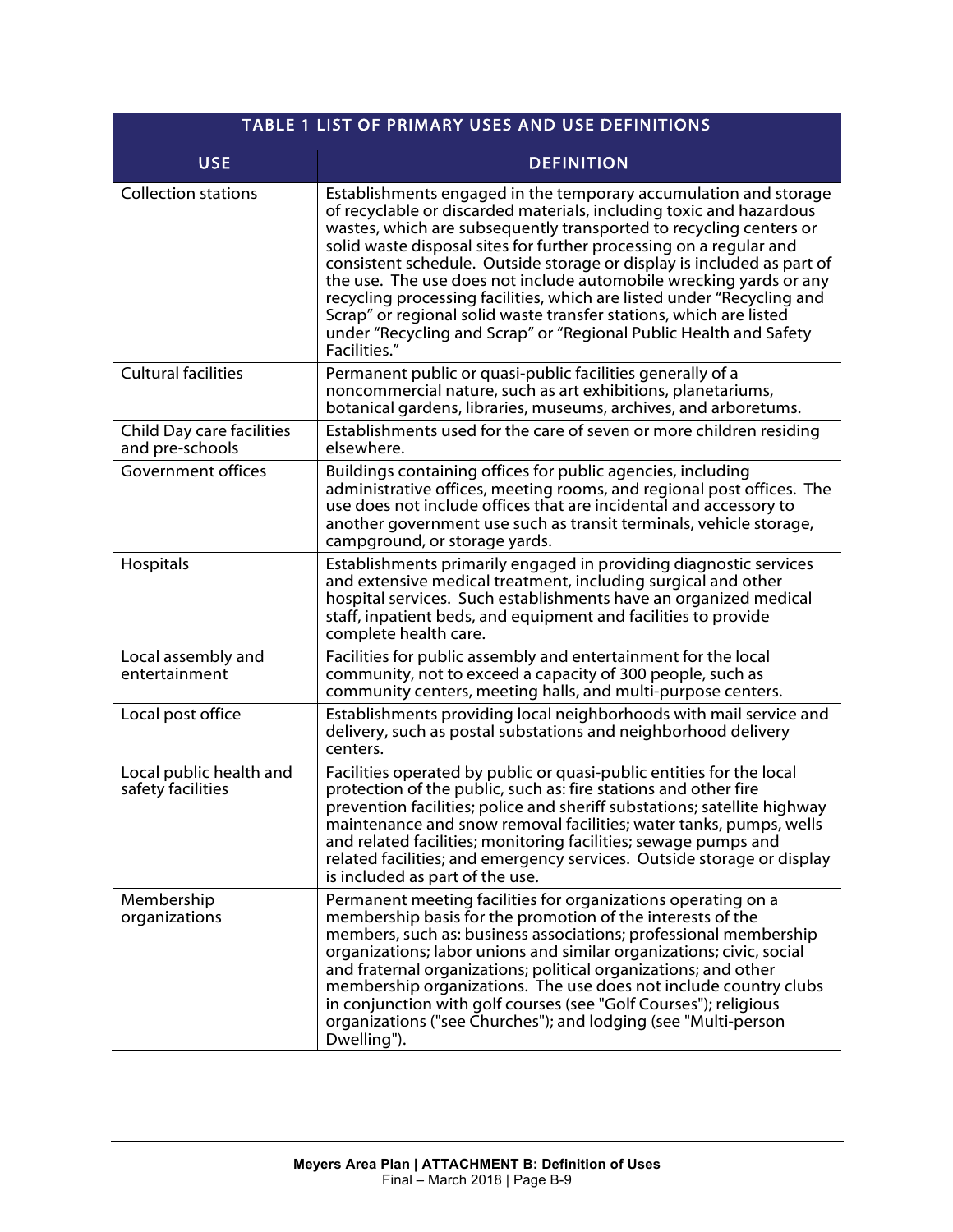| <b>TABLE 1 LIST OF PRIMARY USES AND USE DEFINITIONS</b> |                                                                                                                                                                                                                                                                                                                                                                                                                                                                                                                                                                                                                                        |
|---------------------------------------------------------|----------------------------------------------------------------------------------------------------------------------------------------------------------------------------------------------------------------------------------------------------------------------------------------------------------------------------------------------------------------------------------------------------------------------------------------------------------------------------------------------------------------------------------------------------------------------------------------------------------------------------------------|
| <b>USE</b>                                              | <b>DEFINITION</b>                                                                                                                                                                                                                                                                                                                                                                                                                                                                                                                                                                                                                      |
| Power generating                                        | Establishments engaged in the generation of electrical energy for<br>sale to consumers, including biofuel facilities, hydro facilities, gas<br>facilities, and diesel facilities. Outside storage or display is included<br>as part of the use. The use does not include biofuel facilities<br>accessory to a primary use. Transmission lines located off the site of<br>the power plant are included under "Pipelines and Power<br>Transmission." Electrical substations are included under "Public<br>Utility Centers."                                                                                                              |
| Public owned assembly<br>and entertainment              | Facilities owned and operated by a public or nonprofit entity for<br>public assembly and group entertainment with a capacity of greater<br>than 300 people, such as: public auditoriums; exhibition and<br>convention halls; civic theaters, meeting halls and facilities for live<br>theatrical presentations or concerts by bands, choirs, and orchestras;<br>meeting halls for rent; community centers; and similar public<br>assembly uses.                                                                                                                                                                                        |
| Public utility centers                                  | Public and quasi-public facilities serving as junction points for<br>transferring utility services from one transmission to another or to<br>local distribution and service, such as: electrical substations and<br>switching stations; major telephone switching centers; natural gas<br>regulating and distribution facilities; public water system wells,<br>treatment plants and storage; and community wastewater treatment<br>plants and settling ponds. Outside storage or display is included as<br>part of the use. The use does not include office or service centers<br>(see "Professional Offices or Government Offices"). |
| Regional public health<br>and safety facilities         | Regional facilities operated by public or quasi-public entities for<br>protection of the public, such as: fire stations and other fire<br>prevention facilities; water and sewage facilities; transportation<br>maintenance/storage facilities; police and sheriff substations and<br>headquarters, including secondary county short-term incarceration<br>facilities; and solid waste transfer stations that TRPA finds to be<br>regionally serving. "Secondary county short-term incarceration<br>facility" means a county jail (not a state or federal prison facility) that<br>is not the primary jail for the county.             |
| Schools - college                                       | Junior colleges, colleges, universities, and professional schools<br>granting associate arts degrees, certificates, undergraduate and<br>graduate degrees, and requiring for admission at least a high school<br>diploma or equivalent general academic training.                                                                                                                                                                                                                                                                                                                                                                      |
| Schools - kindergarten<br>through secondary             | Kindergarten, elementary, and secondary schools serving grades up<br>to 12, including denominational and sectarian.                                                                                                                                                                                                                                                                                                                                                                                                                                                                                                                    |
| Social service<br>organizations                         | Public and quasi-public establishments providing social services and<br>rehabilitation services, counseling centers, welfare offices, job<br>counseling and training centers, or vocational rehabilitation<br>agencies, serving persons with social or personal problems requiring<br>special services and the handicapped and the disadvantaged. The<br>use includes organizations soliciting funds to be used directly for<br>these and related services. The use also includes establishments<br>engaged in community improvement and neighborhood<br>development.                                                                  |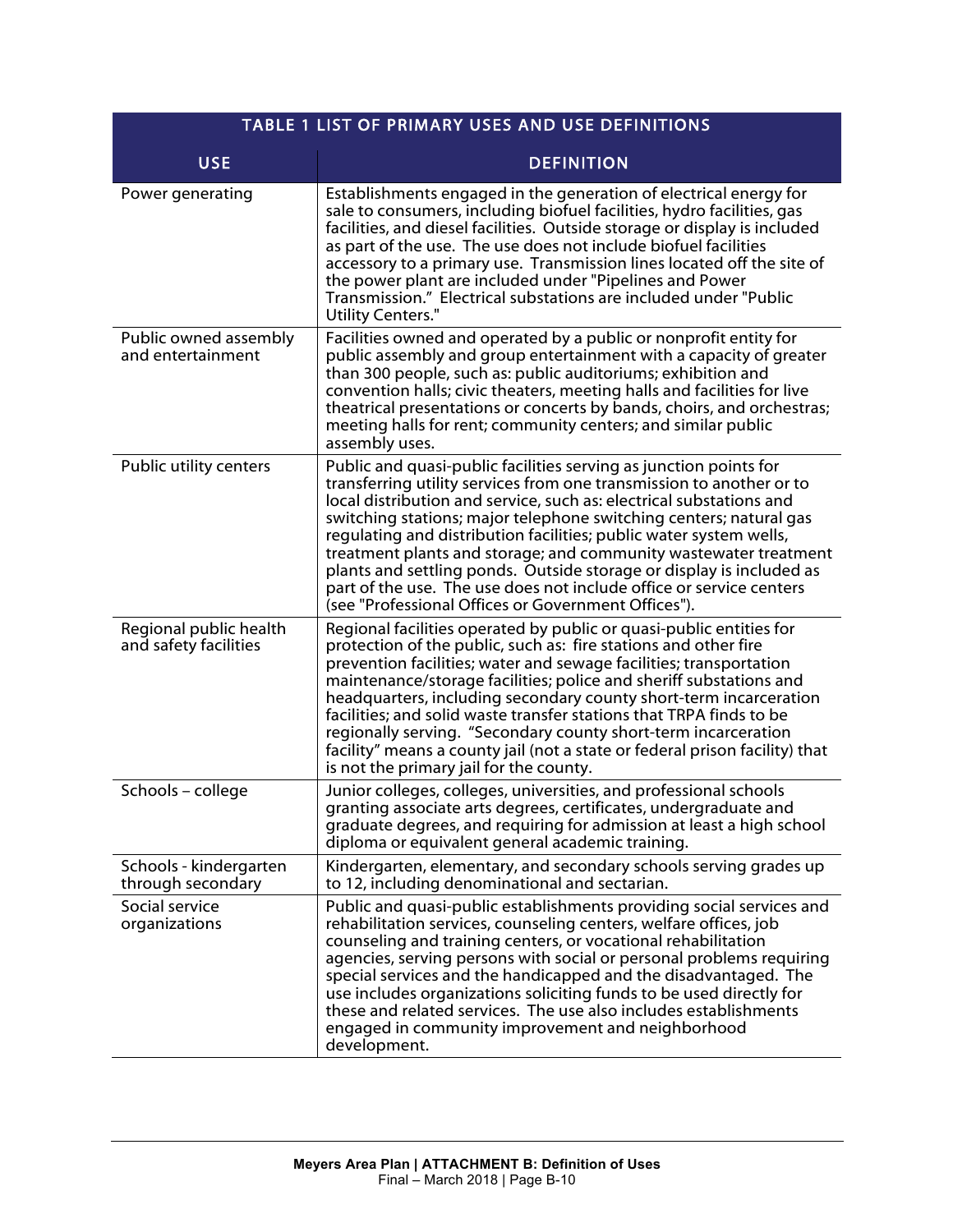| <b>TABLE 1 LIST OF PRIMARY USES AND USE DEFINITIONS</b> |                                                                                                                                                                                                                                                                                                                                                                                                                                                                                                                                                                                                                                                                                                                                                                                                                                                                       |
|---------------------------------------------------------|-----------------------------------------------------------------------------------------------------------------------------------------------------------------------------------------------------------------------------------------------------------------------------------------------------------------------------------------------------------------------------------------------------------------------------------------------------------------------------------------------------------------------------------------------------------------------------------------------------------------------------------------------------------------------------------------------------------------------------------------------------------------------------------------------------------------------------------------------------------------------|
| <b>USE</b>                                              | <b>DEFINITION</b>                                                                                                                                                                                                                                                                                                                                                                                                                                                                                                                                                                                                                                                                                                                                                                                                                                                     |
| Threshold related<br>research facilities                | Public or non-profit research establishments primarily engaged in<br>implementing social, political, and scientific research relating to the<br>Lake Tahoe Environmental Thresholds or the Lake Tahoe ecosystem.<br>The use includes laboratories, monitoring stations, scientific<br>interpretive centers, research and training classrooms, and related<br>support facilities. Overnight multi-person facilities, outside storage,<br>and caretaker facilities may be considered as accessory to this use.<br>The use does not include facilities unrelated to threshold-related<br>research, such as: general college administrative offices and<br>classrooms (see "Schools-College"); and government administrative<br>offices (see "Government Offices"); or non-threshold-related<br>research (which may be conducted under the "Professional Office"<br>use). |
| <b>Linear Public Facilities</b>                         |                                                                                                                                                                                                                                                                                                                                                                                                                                                                                                                                                                                                                                                                                                                                                                                                                                                                       |
| Pipelines and power<br>transmission                     | Transportation facilities primarily engaged in the pipeline<br>transportation of refined products of petroleum, such as: gasoline<br>and fuel oils; natural gas; mixed, manufactured, or liquefied<br>petroleum gas; or the pipeline transmission of other commodities.<br>The use includes facilities for the transmission of electrical energy for<br>sale, including transmission and distribution facilities. Outside<br>storage or display is included as part of the use. The use does not<br>include offices or service centers (see "Professional Offices");<br>equipment and material storage yards (see "Storage Yards");<br>distribution substations (see "Public Utility Centers"); and power<br>plants (see "Power Generating Plants").                                                                                                                  |
| <b>Transit stations and</b><br>terminals                | Passenger stations for vehicular and mass transit systems; also,<br>terminal facilities providing maintenance and service for the vehicles<br>operated in the transit system. The use includes, but is not limited<br>to, buses, taxis, railway, and ferries. Outside storage or display is<br>included as part of the use.                                                                                                                                                                                                                                                                                                                                                                                                                                                                                                                                           |
| Transmission and<br>receiving facilities                | Communication facilities for public or quasi-public, commercial, and<br>private electronic, optic, radio, microwave, electromagnetic, and<br>photo-electrical transmission and distribution, such as: repeater and<br>receiving facilities, feeder lines, and earth stations for satellite<br>communications for radio, television, telegraph, telephone, data<br>network, and other microwave applications. The use includes local<br>distribution facilities such as lines, poles, cabinets, and conduits.<br>Outside storage or display is included as part of the use. The use<br>does not include uses described under "Broadcasting Studios."                                                                                                                                                                                                                   |
| <b>Transportation routes</b>                            | Public right-of-ways that are improved to permit vehicular,<br>pedestrian, and bicycle travel.                                                                                                                                                                                                                                                                                                                                                                                                                                                                                                                                                                                                                                                                                                                                                                        |
| <b>RECREATION</b>                                       |                                                                                                                                                                                                                                                                                                                                                                                                                                                                                                                                                                                                                                                                                                                                                                                                                                                                       |
| Boat launching facilities                               | Recreational establishments that provide boat launching, parking,<br>and short-term trailer storage for the general public. The storage,<br>mooring, and maintenance of boats are included under "Marinas."<br>Raft launching is included under "Day Use Areas." Outside storage or<br>display is included as part of the use.                                                                                                                                                                                                                                                                                                                                                                                                                                                                                                                                        |
| Cross country ski courses                               | Land or premises used as a commercial operation for nordic skiing.<br>Outside storage or display is included as part of the use.                                                                                                                                                                                                                                                                                                                                                                                                                                                                                                                                                                                                                                                                                                                                      |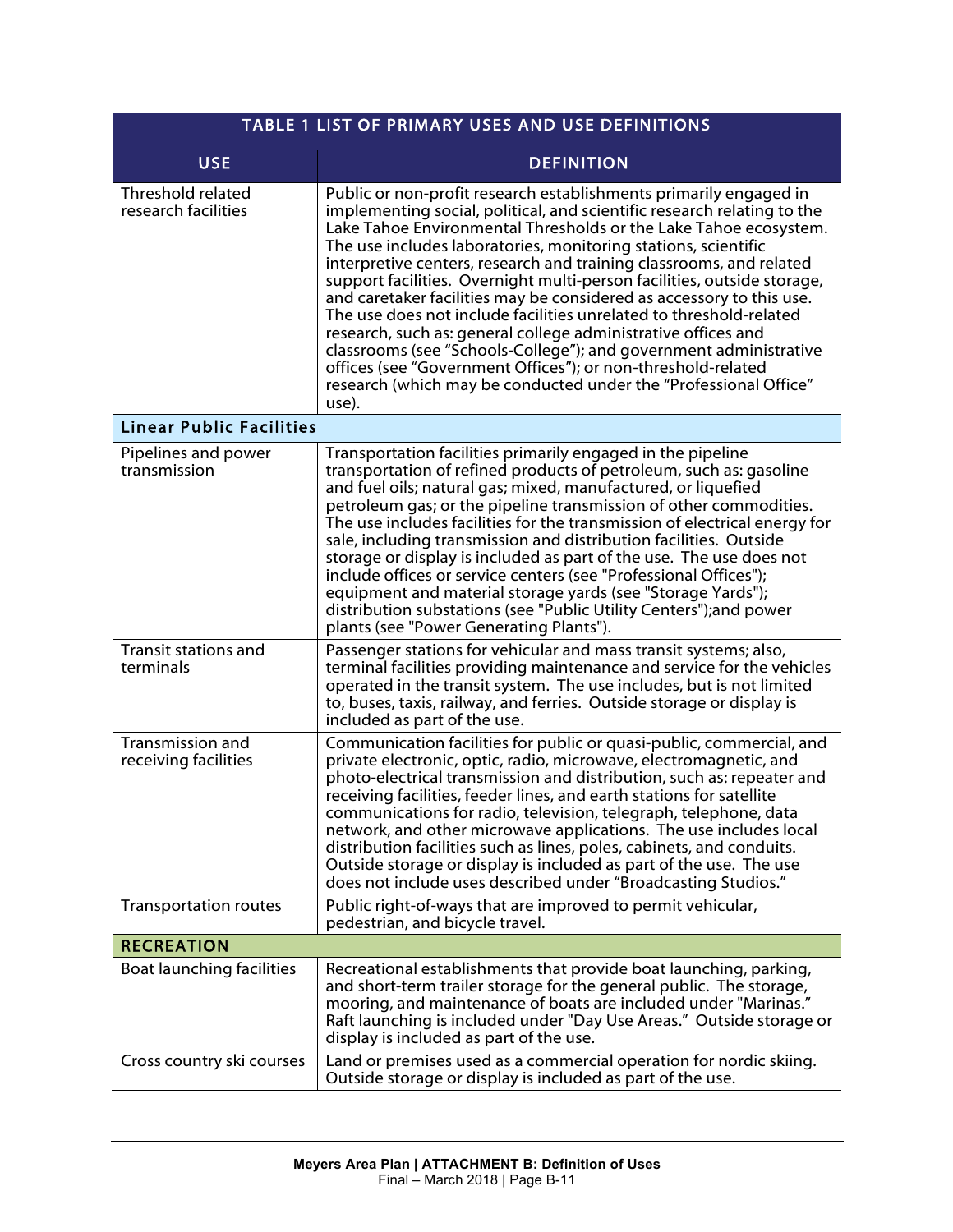| <b>TABLE 1 LIST OF PRIMARY USES AND USE DEFINITIONS</b> |                                                                                                                                                                                                                                                                                                                                                                                                                                                                                                                                                                                                                                                                                                                                                                                                                                                              |
|---------------------------------------------------------|--------------------------------------------------------------------------------------------------------------------------------------------------------------------------------------------------------------------------------------------------------------------------------------------------------------------------------------------------------------------------------------------------------------------------------------------------------------------------------------------------------------------------------------------------------------------------------------------------------------------------------------------------------------------------------------------------------------------------------------------------------------------------------------------------------------------------------------------------------------|
| <b>USE</b>                                              | <b>DEFINITION</b>                                                                                                                                                                                                                                                                                                                                                                                                                                                                                                                                                                                                                                                                                                                                                                                                                                            |
| Day use areas                                           | Land or premises, other than "Participant Sports Facilities,"<br>designated by the owner to be used by individuals or the general<br>public, for a fee or otherwise, for outdoor recreation purposes on a<br>daily basis such as regional and local parks, picnic sites, vista points,<br>snow play areas, rafting facilities, and playgrounds.                                                                                                                                                                                                                                                                                                                                                                                                                                                                                                              |
| Developed<br>campgrounds                                | Land or premises designed to be used, let, or rented for temporary<br>occupancy by campers traveling by motorized vehicle, and that<br>contain such facilities as campsites with parking area, barbecue<br>grills, tables, restrooms, and at least some utilities.                                                                                                                                                                                                                                                                                                                                                                                                                                                                                                                                                                                           |
| Downhill ski facilities                                 | Uses and facilities pertaining to ski areas, including but not limited<br>to: runs, trails, lift-lines cables, chairs, cars, warming huts, care taking<br>quarters, parking, vehicles, day lodges, shops for sale and rental of<br>ski equipment, ski pro shop, first aid stations, ski school facilities and<br>assembly areas, day nurseries, maintenance facilities, lounges, eating<br>and drinking establishments, and other ski oriented shops. Outside<br>storage or display is included as part of the use. Uses and facilities<br>serving non-skiing activities or operating year-round such as tennis<br>courts, swimming pools, hot tubs, restaurants, bars, and retail sales<br>constructed on lands which serve or are utilized in the operation of a<br>ski area shall be considered under the appropriate use classification<br>in this Code. |
| Golf courses                                            | An area of land laid out for the game of golf, including driving<br>ranges and putting greens. A golf course may include accessory<br>uses such as an eating and drinking place, clubhouse, and general<br>merchandise store. Outside storage or display is included as part of<br>the use.                                                                                                                                                                                                                                                                                                                                                                                                                                                                                                                                                                  |
| Group facilities                                        | Establishments that provide overnight accommodations and<br>outdoor recreation to organized groups such as recreational camps,<br>group or organized camps, and religious camps.                                                                                                                                                                                                                                                                                                                                                                                                                                                                                                                                                                                                                                                                             |
| <b>Marinas</b>                                          | Establishments primarily providing water-oriented services, such as:<br>yachting and rowing clubs; boat rentals; storage and launching<br>facilities; sport fishing activities, excursion boat and sightseeing<br>facilities; and other marina-related activities, including but not<br>limited to fuel sales and boat and engine repair. Marinas contain<br>water-oriented facilities and structures, which are regulated and<br>defined in Chapter 81. Outside storage or display is included as part<br>of the use. The use does not include condominiums, hotels,<br>restaurants, and other such uses with accessory water-oriented,<br>multiple-use facilities.                                                                                                                                                                                         |
| Off-road vehicle courses                                | Areas authorized by the Agency for the use of off-road vehicles<br>including, but not limited to, dirt bike, enduro, hill climbing, or other<br>off-road motorcycle courses. The use also includes areas authorized<br>by the Agency for competitive events utilizing four-wheel-drive<br>vehicles. The use does not include the use of vehicles associated with<br>timber harvest activities on approved skid trails or maintenance<br>vehicles.                                                                                                                                                                                                                                                                                                                                                                                                            |